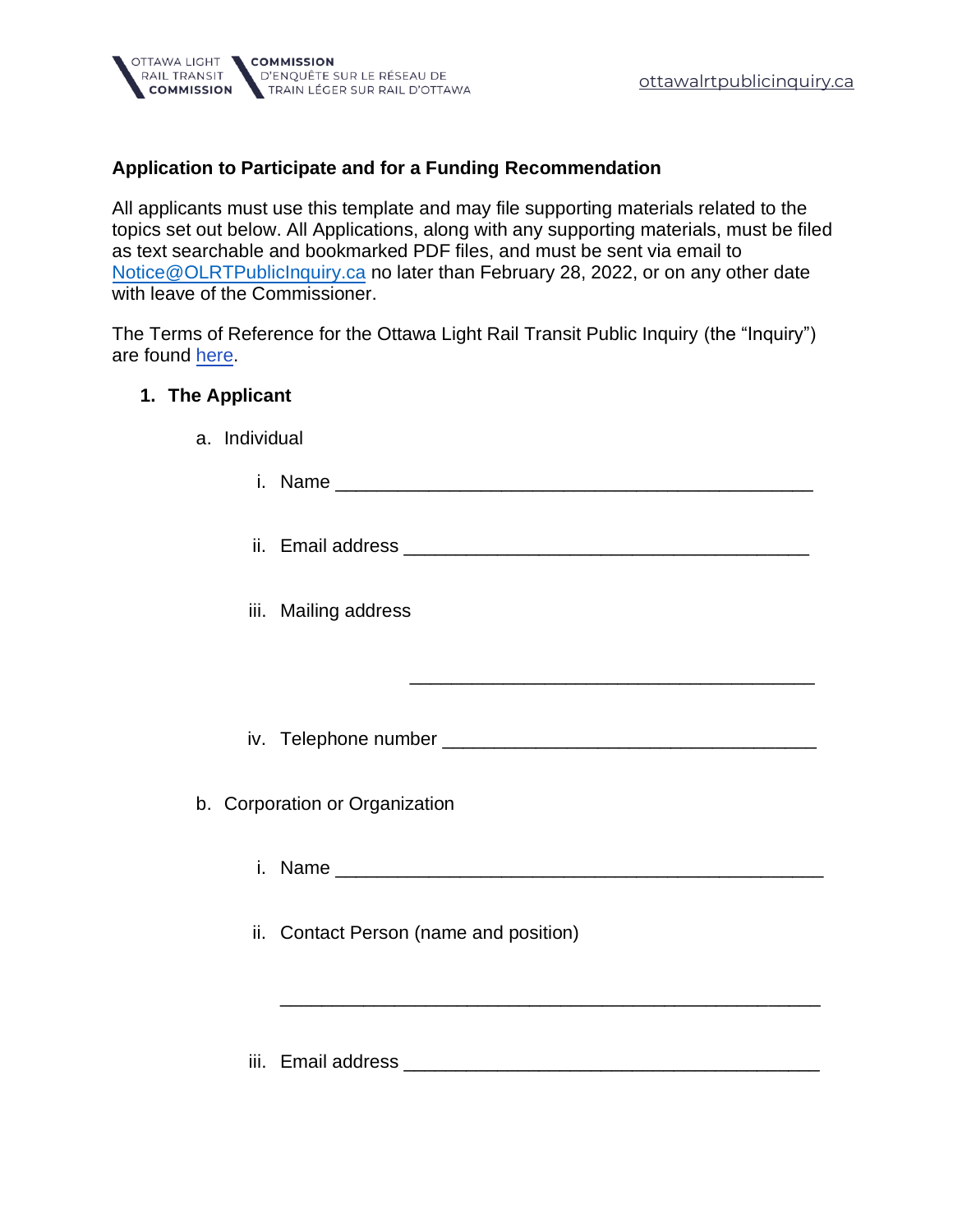|                               | iv. Mailing address |  |  |
|-------------------------------|---------------------|--|--|
|                               |                     |  |  |
|                               |                     |  |  |
| c. If represented by a lawyer |                     |  |  |
|                               |                     |  |  |
|                               |                     |  |  |
|                               |                     |  |  |
|                               | iv. Mailing address |  |  |
|                               |                     |  |  |
|                               |                     |  |  |
| 2. Standing to Participate    |                     |  |  |

- a. Participation is based on the following criteria. Please check all that apply to you.
	- □ I have a substantial and direct interest in the subject matter of the Inquiry
	- □ I am likely to be notified of a possible finding of misconduct under s. 17 of the *Public Inquiries Act, 2009*
	- $\Box$  My participation would further the conduct of the Inquiry
	- □ My participation would contribute to the openness and fairness of the Inquiry.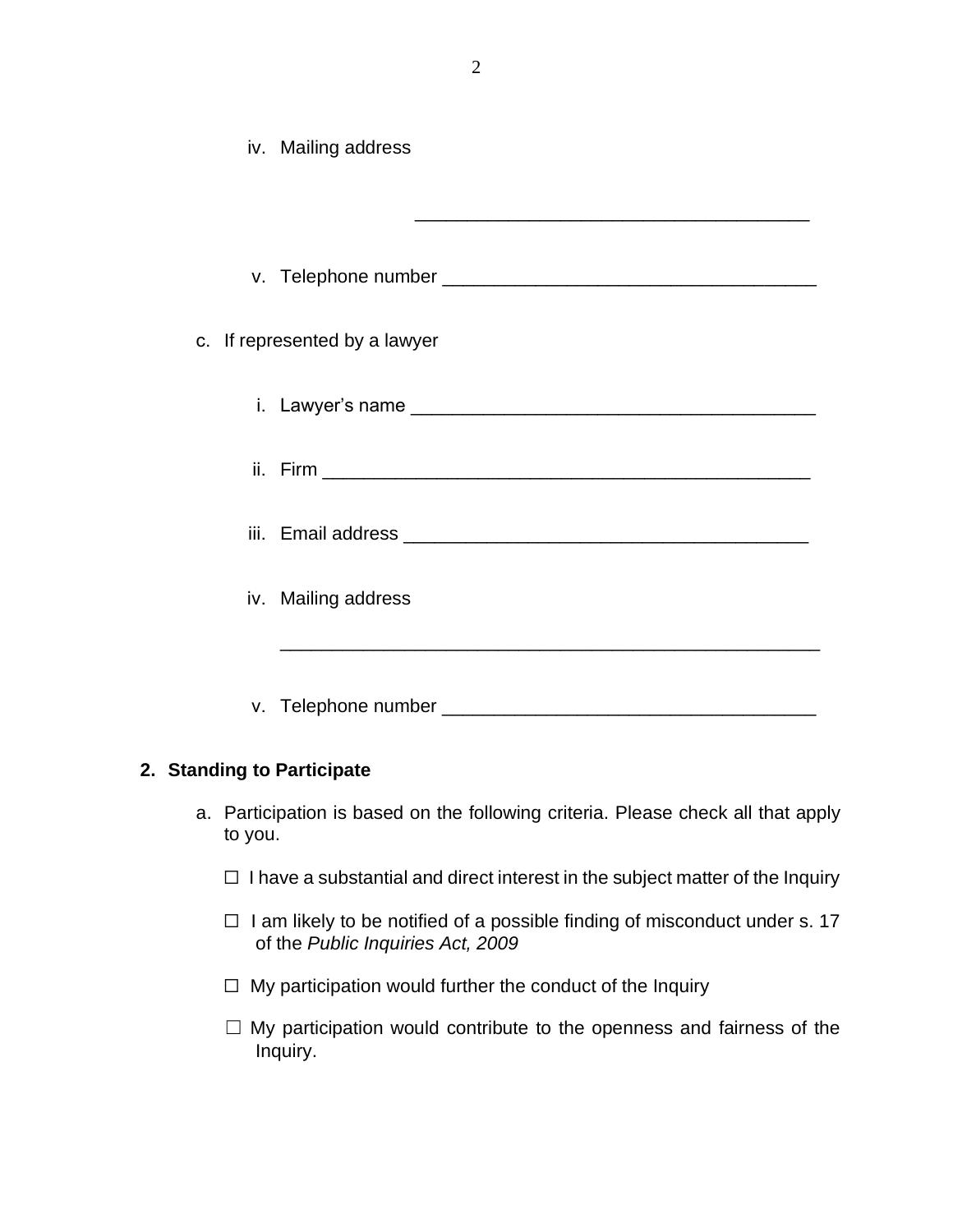Explain how you satisfy the criteria you checked above.

- b. If allowed to participate in the Inquiry, how do you wish to participate? Please check all that apply:
	- ☐ Receive access to an electronic database of relevant documents
	- $\Box$  Comment on background materials or written evidence prepared by Commission Counsel
	- $\Box$  Propose witnesses to be interviewed or appear as witnesses at the Inquiry public hearing
	- $\Box$  Examine witnesses at the Inquiry public hearing
	- $\Box$  Make oral and/or written submissions to the Commissioner
	- ☐ Other
- c. Please indicate if you are seeking standing on only one or more specific issues as outlined in the Terms of Reference. In particular, please indicate if your grant of standing should relate only to events relating to (1) the procurement, design and building of the LRT, or to (2) the delivery, operation, maintenance, repair and rehabilitation of the LRT.

\_\_\_\_\_\_\_\_\_\_\_\_\_\_\_\_\_\_\_\_\_\_\_\_\_\_\_\_\_\_\_\_\_\_\_\_\_\_\_\_\_\_\_\_\_\_\_\_\_\_\_\_\_\_\_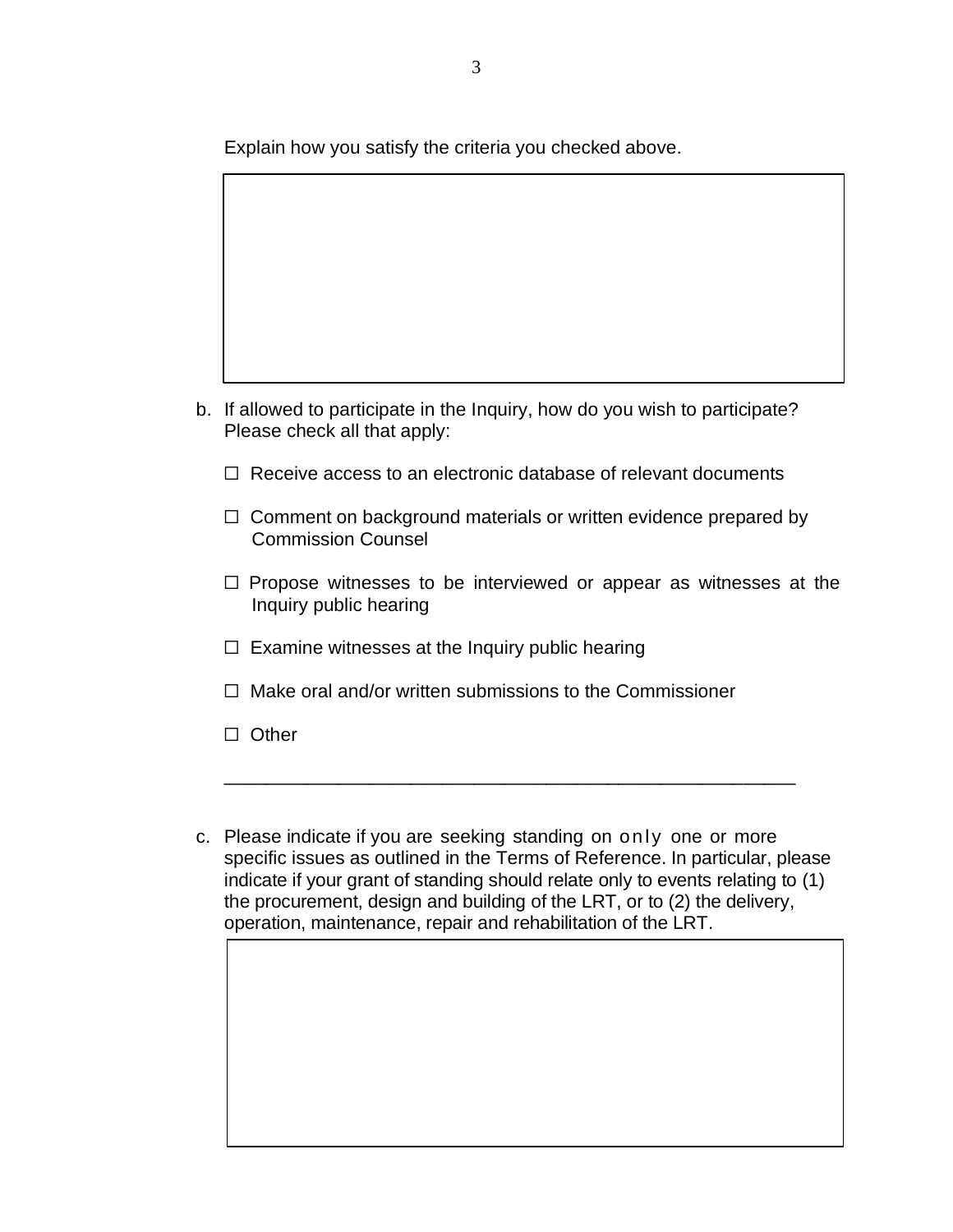d. Please indicate your position on whether the Commissioner should grant joint participation status to you and those with whom you have a common interest.

## **3. Funding**

Where the Commissioner concludes that a Participant would not be able to participate in the OLRTPI without receiving funding, the Commissioner may recommend to the Minister of Transportation (the "Minister") that it provide the Participant with funding to the extent of that Participant's interest. The Commissioner does not have authority to direct the Minister to provide funding. If you are not seeking a funding recommendation, please do not complete this section of the Application Form. Please note that the Commissioner may require persons seeking funding to file additional evidence in support of their Application, including sworn affidavit evidence.

a. Why do you require funding from the Ministry of Transportation to participate in the OLRTPI?

4